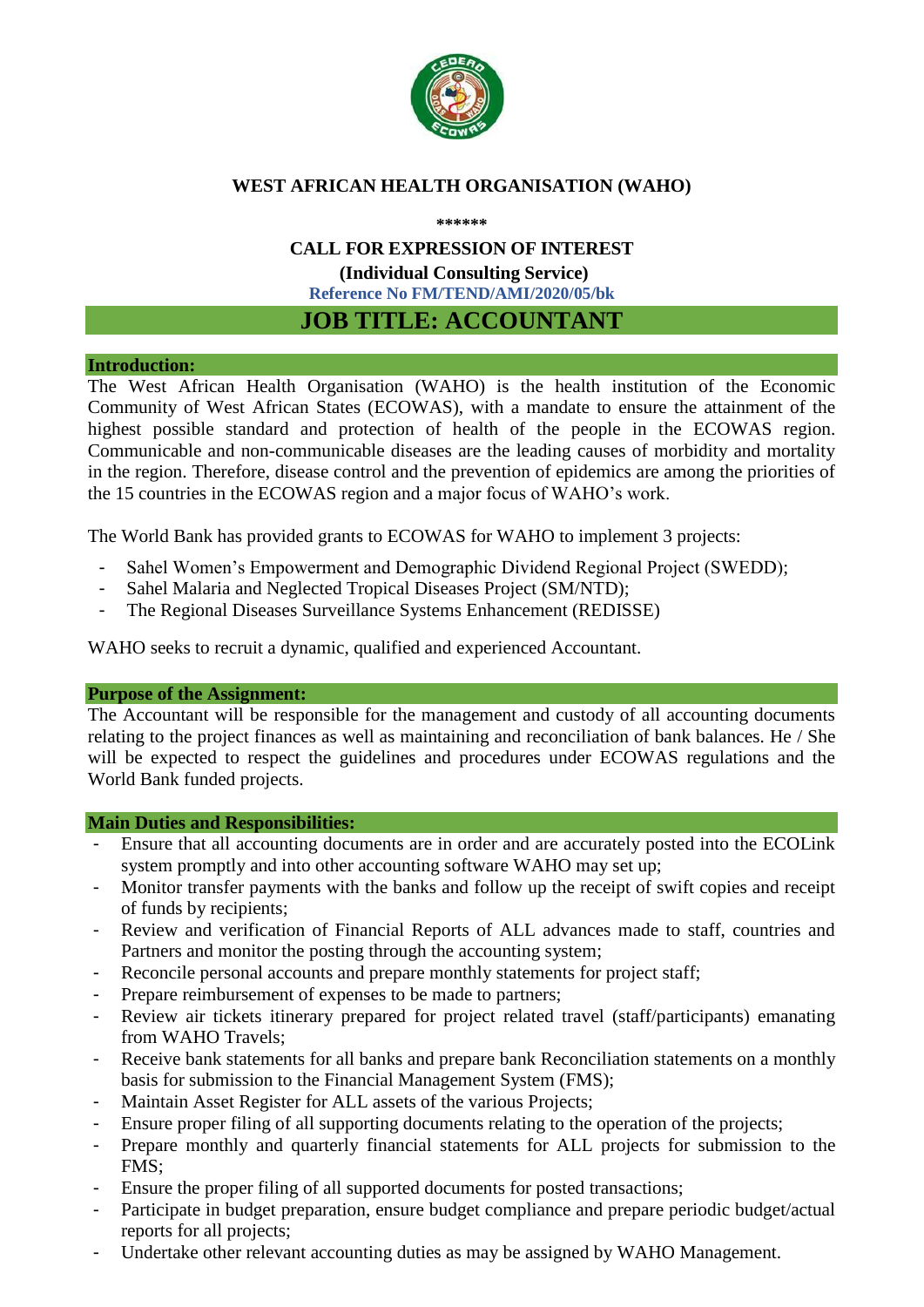### **Qualification, Experience and Core Competencies:**

- Hold at least first Degree in Accounting, Business Administration or related fields from a recognized university;
- Proven knowledge of International Public Sector Accounting (IPSAS) will be an advantage;
- Professional certification such as CPA, ACA, ACCA will be an advantage;
- At least eight (8) years professional experience in accounting including at least two (2) years in a project funded by technical or financial partners (World Bank, African Development Bank, European Union, etc.) or in an international, regional or sub-regional institution;
- The incumbent must have excellent computer skills, knowledge of an accounting software such as SAP will be an advantage;
- Knowledge of the World Bank's current financial management requirements would be an advantage;
- Be able to work under pressure in a multidisciplinary and multicultural team;
- Knowledge of English which is the working language of the World Bank is essential. Knowledge of a second ECOWAS language would be an advantage.

#### **Duration, Location and Nature of Appointment:**

This is a WAHO consultancy position supported by donor funds. The appointment is for 1 year subject to a one month probationary period and may be renewable according to availability of funds. Attractive consolidated remuneration packages will be paid. The Accountant will be based at WAHO Headquarters in Bobo-Dioulasso, BURKINA FASO, but will travel in the ECOWAS region as required.

WAHO now invites qualified individuals to indicate their interest in providing the services. They should provide information that they have the required qualifications and relevant experience to perform the services (Cover letter indicating the position of interest, detailed Curriculum Vitae including description of similar assignments, and experience - and copies of supporting documents).

The desired individual consultant will be selected in accordance with the **procedures for the selection of individual consultants** set out in the World Bank's Guidelines: Selection and Employment of Consultants by World Bank Borrowers, January 2011, which is available on the Bank's website at [http://www.worldbank.org.](http://www.worldbank.org/)

Further information can be obtained from the following person at WAHO during office hours, **Monday – Friday 0800 – 1600 hours GMT**:

**Lalaissa AMOUKOU E-mail: [lamoukou@wahooas.org](mailto:lamoukou@wahooas.org)**

Interested and qualified individual Consultants should express their interest by email to the address **[wahooas-tenders@ecowas.int](mailto:wahooas-tenders@ecowas.int)**

The subject of the email must indicate the relevant position of interest. The deadline for receipt of submission is **August 13, 2020 at 12:00 am GMT.**

**Prof Stanley OKOLO Director General**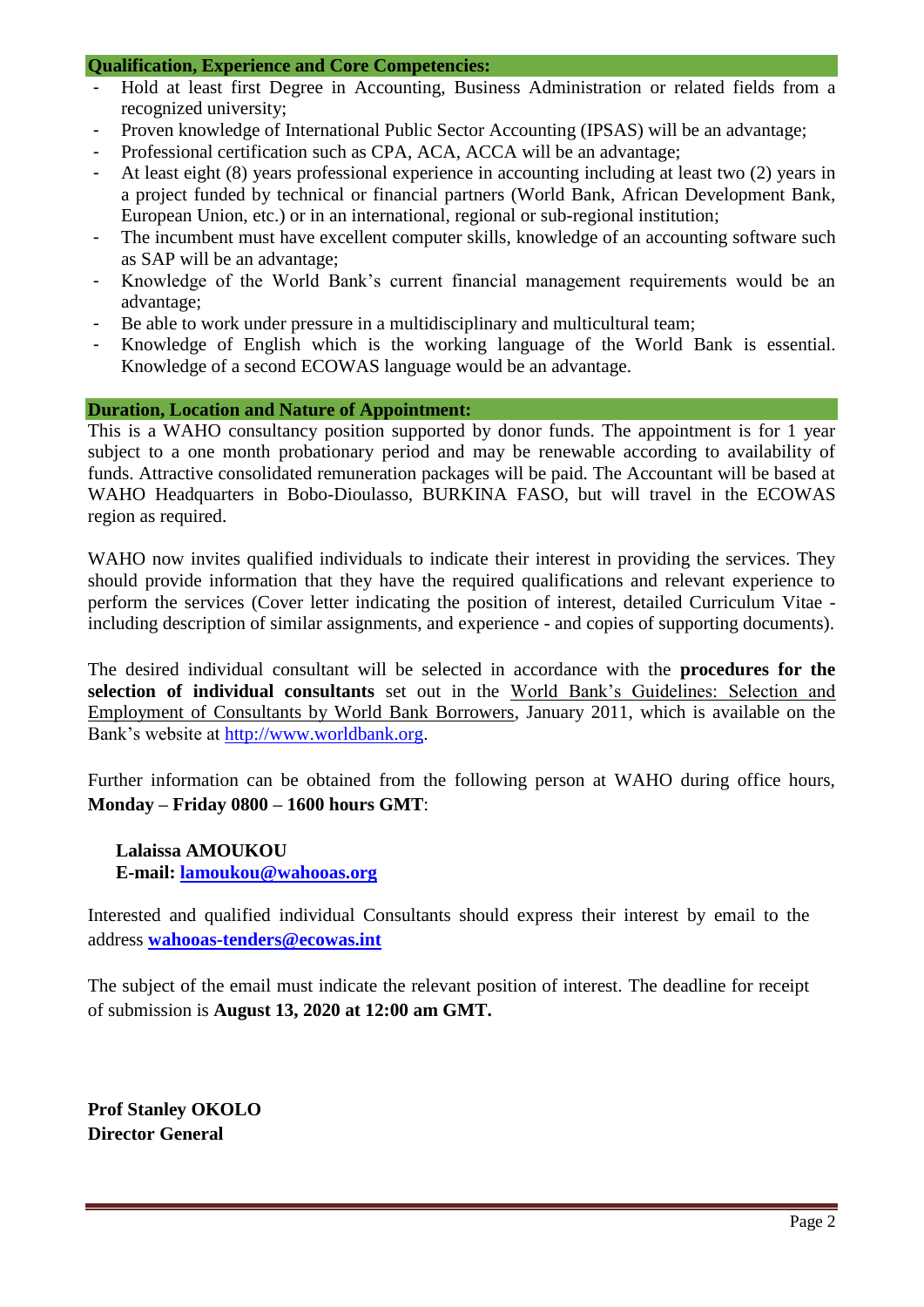



# **SAHEL WOMEN'S EMPOWERMENT AND DEMOGRAPHIC DIVIDEND REGIONAL PROJECT (SWEDD) REGIONAL DISEASE SURVEILLANCE SYSTEMS ENHANCEMENT PROJECT (REDISSE) SAHEL MALARIA AND NEGLECTED TROPICAL DISEASES PROJECT (SM/NTD)**

# **RECRUITING ONE (1) ACCOUNTANT**

# **TERMS OF REFERENCE**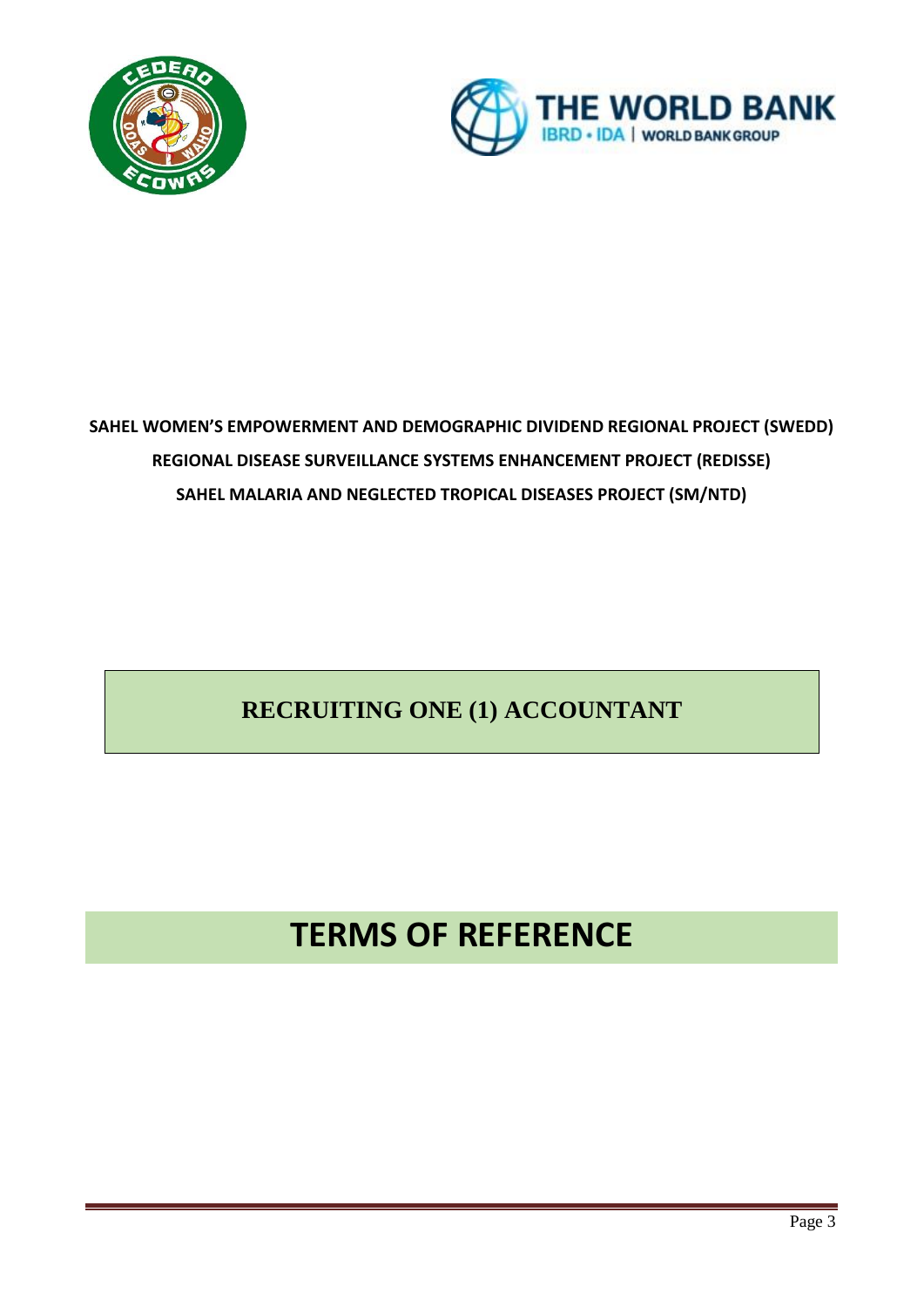# **INTRODUCTION**

The West African Health Organisation (WAHO) is the specialized Institution of the Economic Community of West African States (ECOWAS) responsible for health matters. Its mandate is to provide the highest level of health care delivery to populations in the subregion. Communicable and non-communicable diseases are the leading causes of morbidity and mortality in the region; therefore, disease control and the prevention of epidemics are among the priorities of the 15 countries in the ECOWAS region and a central tenet of WAHO activities.

The World Bank has provided grants to ECOWAS for WAHO to implement 03 projects:

- The Sahel Women's Empowerment and Demographic Dividend Regional Project (SWEDD)
- The Regional Disease Surveillance Systems Enhancement Project (REDISSE)
- The Sahel Malaria and Neglected Tropical Diseases Project (SM/NTD)

The objective of the Sahel Women's Empowerment and Demographic Dividend Regional Project **(SWEDD)** is to contribute to the broader goal of reducing vulnerability and improving economic opportunities in the Sahel Region by working across countries and in conjunction with national systems, programs and Projects. Specifically, the project development objective is to promote cross border benefits, regional goods and efficiencies in both demand and supply side interventions that contribute to accelerating the demographic dividend.

The project has 4 components:

- 1. Improve regional demand for Reproductive, Mother, Newborn and Child Health and Nutrition (RMNCHN) services and increase empowerment for women and adolescents;
- 2. Strengthen regional capacity for availability of RMNCHN commodities and rural midwives;
- 3. Support rural midwifery training institutions in target countries, strengthen their capacity to increase the quantity and quality of midwives;
- 4. Foster political commitment and capacity for policy making and project implementation.

The objective of the Sahel Malaria and Neglected Tropical Diseases Project **(SM/NTD)** is to increase access to and use of harmonized country-level services for the prevention and treatment of malaria and selected Neglected Tropical Diseases targeting cross-border areas in participating countries in the Sahel region.

The project has 2 components: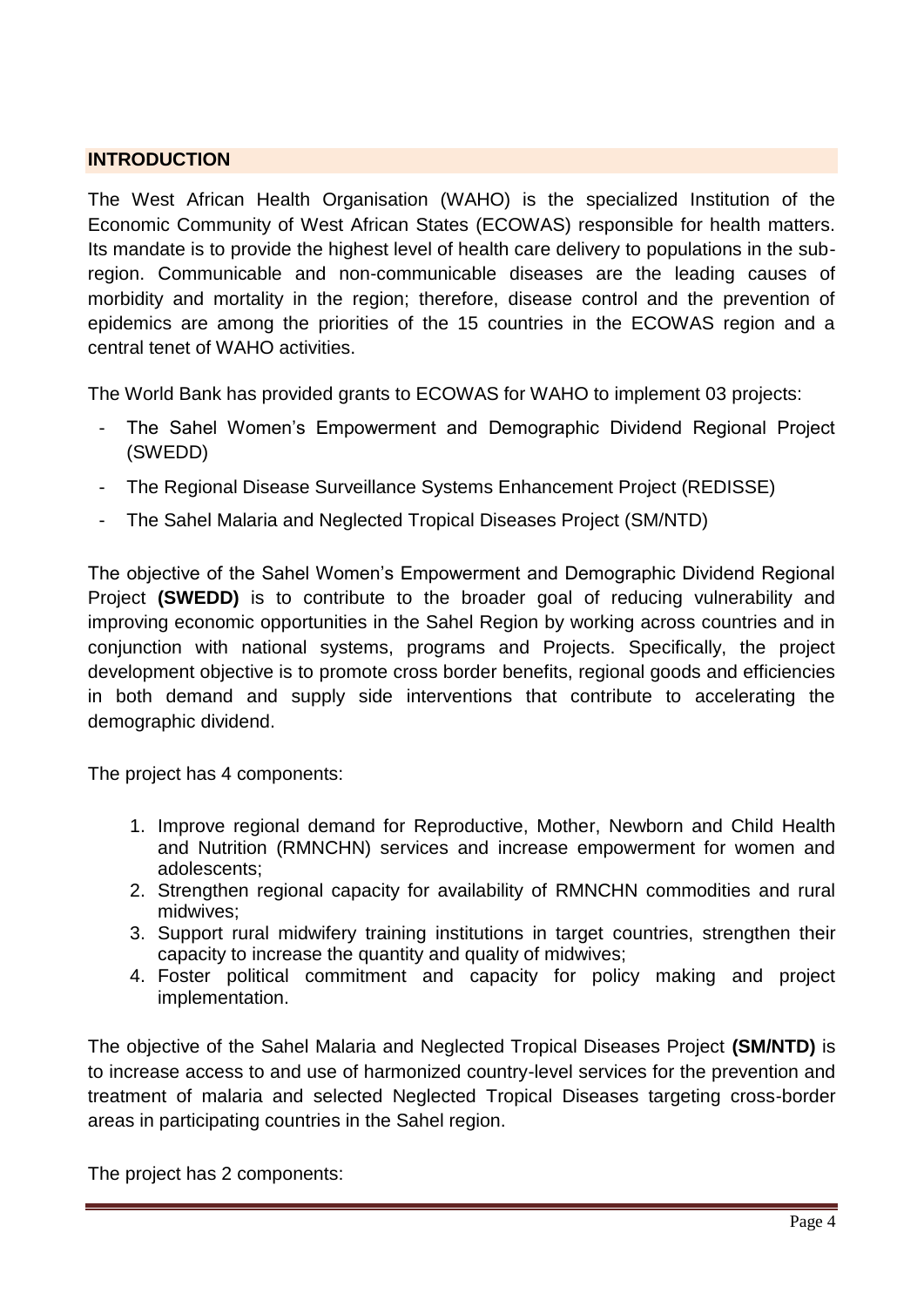- 1. Improve regional collaboration for better results across participating countries;
- 2. Strengthen institutional capacity to coordinate and monitor implementation.

The main objective of the Regional Diseases Surveillance Systems Enhancement **(REDISSE)** Project in West Africa is to: Build national and regional inter-sectoral capacities for enhanced collaborative disease surveillance and epidemics preparedness in West Africa by overcoming the weaknesses of the human and animal health systems that hinder efficient surveillance of diseases and response. The REDISSE project has five (5) components:

- 1. Surveillance and Health Information;
- 2. Laboratory Capacity Building;
- 3. Preparedness and Emergency Response;
- 4. Human Resource Management for effective disease surveillance and epidemic preparedness;
- 5. Institutional Capacity Building, Project Management, Coordination and Advocacy.

WAHO seeks to recruit a dynamic, qualified and experienced Accountant.

### **Purpose of the Assignment:**

The Accountant will be responsible for the management and custody of all accounting documents relating to the project finances as well as maintaining and reconciliation of bank balances. He/She will be expected to respect the guidelines and procedures under ECOWAS regulations and the World Bank funded projects.

### **Main Duties and Responsibilities:**

- Ensure that all accounting documents are in order and are accurately posted into the ECOLink system promptly and into other accounting software WAHO may set up;
- Monitor transfer payments with the banks and follow up the receipt of swift copies and receipt of funds by recipients;
- Review and verification of Financial Reports of ALL advances made to staff, countries and Partners and monitor the posting through the accounting system;
- Reconcile personal accounts and prepare monthly statements for project staff;
- Prepare reimbursement of expenses to be made to partners;
- Review air tickets itinerary prepared for project related travel (staff/participants) emanating from WAHO Travels;
- Receive bank statements for all banks and prepare bank Reconciliation statements on a monthly basis for submission to the Financial Management System (FMS);
- Maintain Asset Register for ALL assets of the various Projects: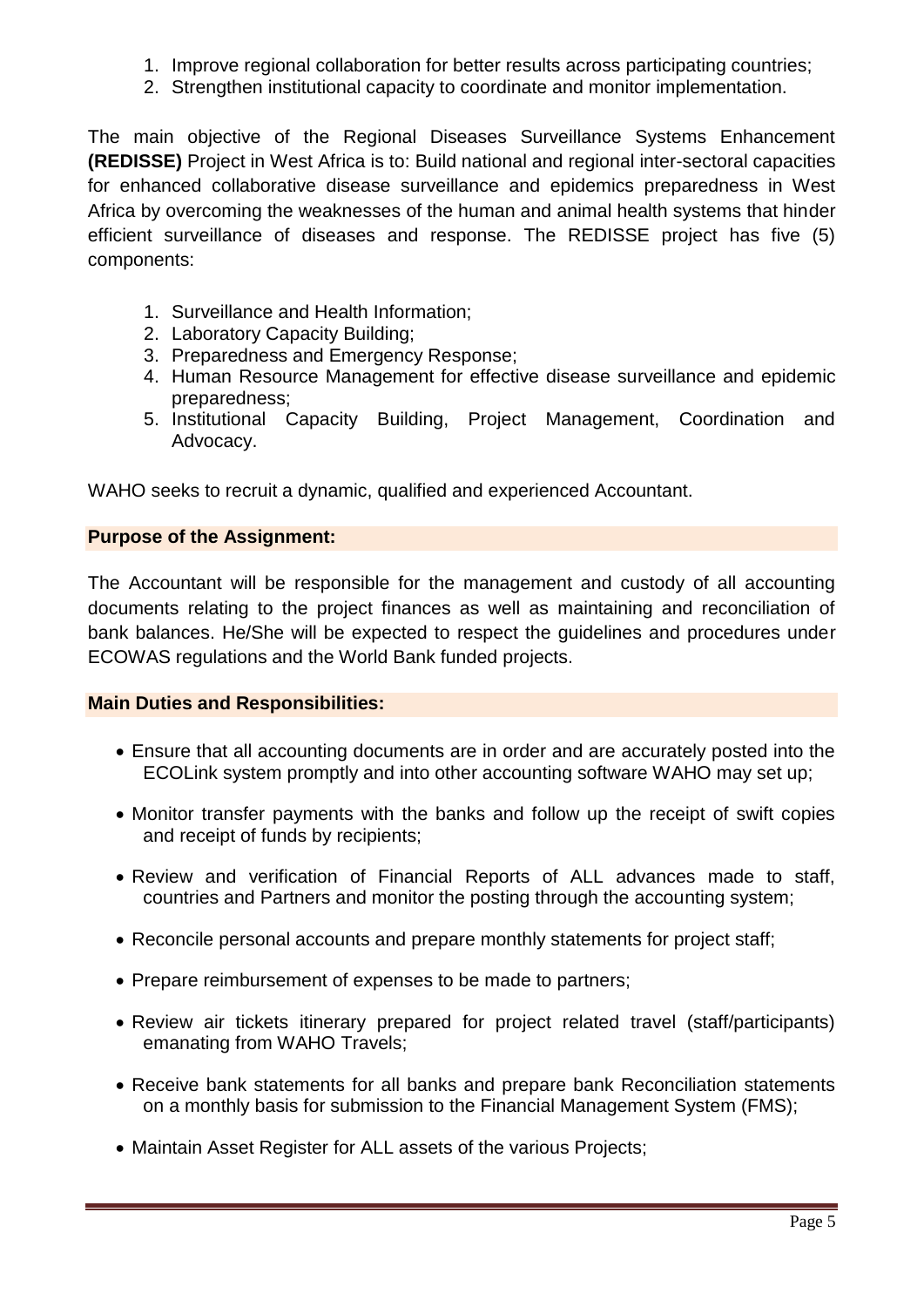- Ensure proper filing of all supporting documents relating to the operation of the projects;
- Prepare monthly and quarterly financial statements for ALL projects for submission to the FMS;
- Ensure the proper filing of all supported documents for posted transactions;
- Participate in budget preparation, ensure budget compliance and prepare periodic budget/actual reports for all projects;
- Undertake other relevant accounting duties as may be assigned by WAHO Management.

# **Qualification, Experience and Core Competencies:**

- Hold at least first Degree in Accounting, Business Administration or related fields from a recognized university;
- Proven knowledge of International Public Sector Accounting (IPSAS) will be an advantage;
- Professional certification such as CPA, ACA, ACCA will be an advantage;
- At least eight (8) years professional experience in accounting including at least two (2) years in a project funded by technical or financial partners (World Bank, African Development Bank, European Union, etc.) or in an international, regional or subregional institution;
- The incumbent must have excellent computer skills, knowledge of an accounting software such as SAP will be an advantage:
- Knowledge of the World Bank's current financial management requirements would be an advantage;
- Be able to work under pressure in a multidisciplinary and multicultural team;
- Fluency in English which is the working language of the World Bank is essential. Knowledge of a second ECOWAS language would be an advantage.

# **Duration, Location and Nature of Appointment:**

This is a WAHO consultancy position supported by donor funds. The appointment is for 1 year subject to a one month probationary period and may be renewable according to availability of funds from the project. Attractive consolidated remuneration packages will be paid. The Accountant will be based at WAHO Headquarters in Bobo-Dioulasso, BURKINA FASO, but will travel in the ECOWAS region as required.

WAHO now invites qualified individuals to indicate their interest in providing the services. They should provide information that they have the required qualifications and relevant experience to perform the services (Cover letter indicating which of the above positions is